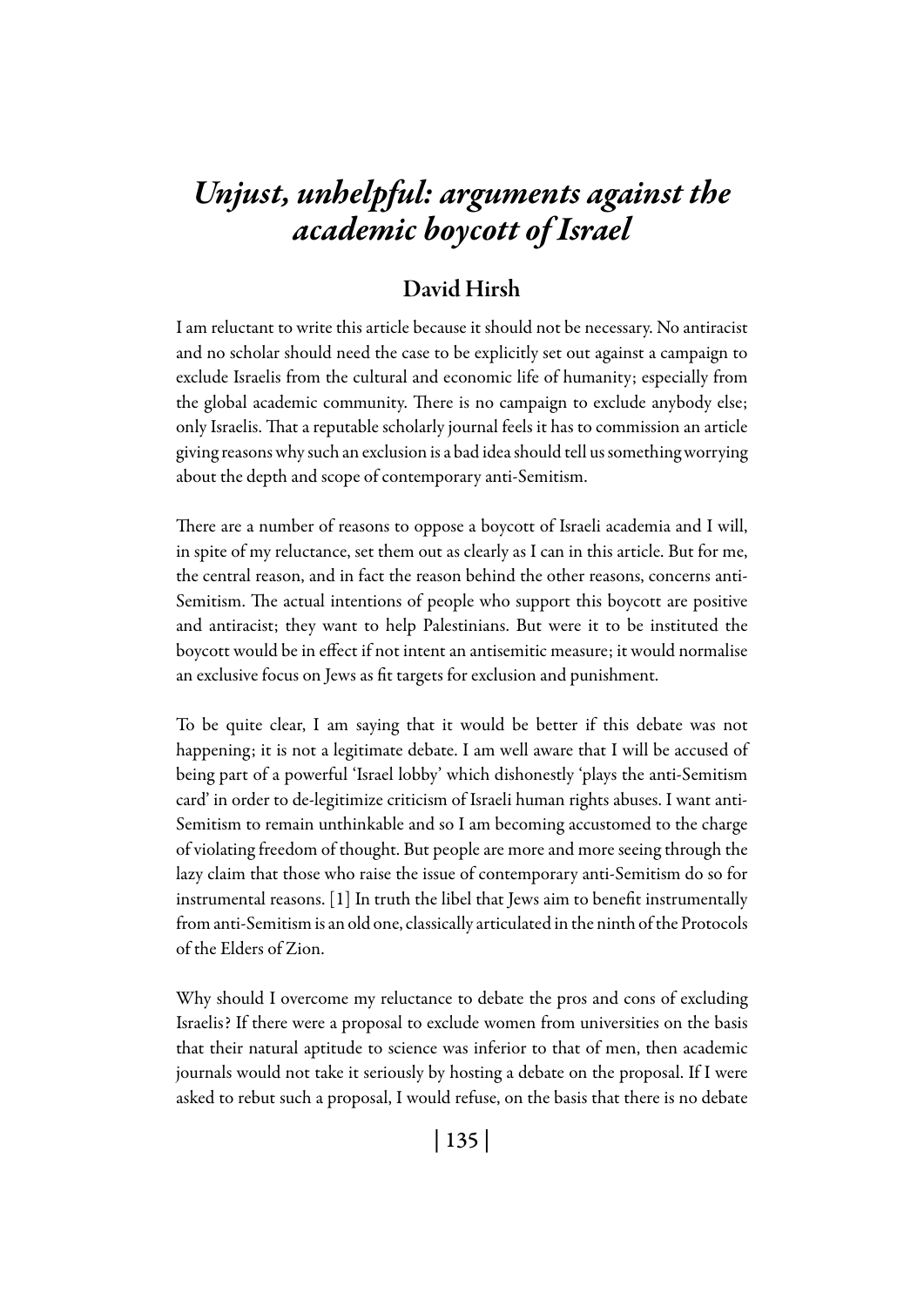to be had; it is indisputable fact that women are as intellectually competent as men. A debate on the issue of women's equality, I would argue, would normalize the argument that women are unequal and would therefore be positively damaging. Another example of a debate which we should avoid having is whether or not the Holocaust happened. Holocaust deniers are keen to debate with historians so that they can present their racist discourse as one side of a legitimate debate. Historians refuse to debate with Holocaust deniers for that reason and because there is no debate to be had. The debate in itself functions as a legitimation of racist views.

However, imagine a situation where serious people did believe that women were essentially inferior or where serious people believed that the Holocaust was a myth generated by a Zionist lobby. In that case, we would be forced to take part in these debates, to present the evidence against the bigots, and to show that they were wrong. The harm done by legitimizing the debate would be outweighed by the good of winning the debate.

So, we are in a situation where serious people are seduced by a proposal to exclude Israelis from university campuses. I will first explain how I think the boycott campaign, and the politics of demonization which lie behind it, relate to anti-Semitism. I will then set out other arguments against boycotting Israeli scholars.

One final precursor is a short discussion concerning what is meant by a boycott of Israeli academia. It will be said that I have already misrepresented the boycott campaign by characterizing it as an attempt to exclude Israelis from our campuses and our conferences, from our journals and our libraries. The boycott campaign says that it proposes a victimless boycott of institutions. In truth the rhetoric of the boycotters on this question has changed and evolved as it has encountered opposition to each articulation. In 2002 Mona Baker fired two Israelis from the editorial boards of her academic journals. Gideon Toury and Miriam Shlesinger are both well respected as scholars and also as opponents of Israeli human rights abuses, but nevertheless they were 'boycotted.' In 2003, the proposal to the Association of University Teachers (AUT) was that members should 'sever any academic links they may have with official Israeli institutions, including universities.' The same year Andrew Wilkie rejected an Israeli who applied to do a PhD with him at Oxford on the pretext that he had served in the Israeli forces. In 2005 the boycott campaign called for the AUT to boycott particular Israeli universities. In 2006 the other British academic union, NATFHE, called for a boycott of Israeli scholars who failed to 'publicly dissociate themselves' from 'Israel's apartheid policies.' In

| 136 |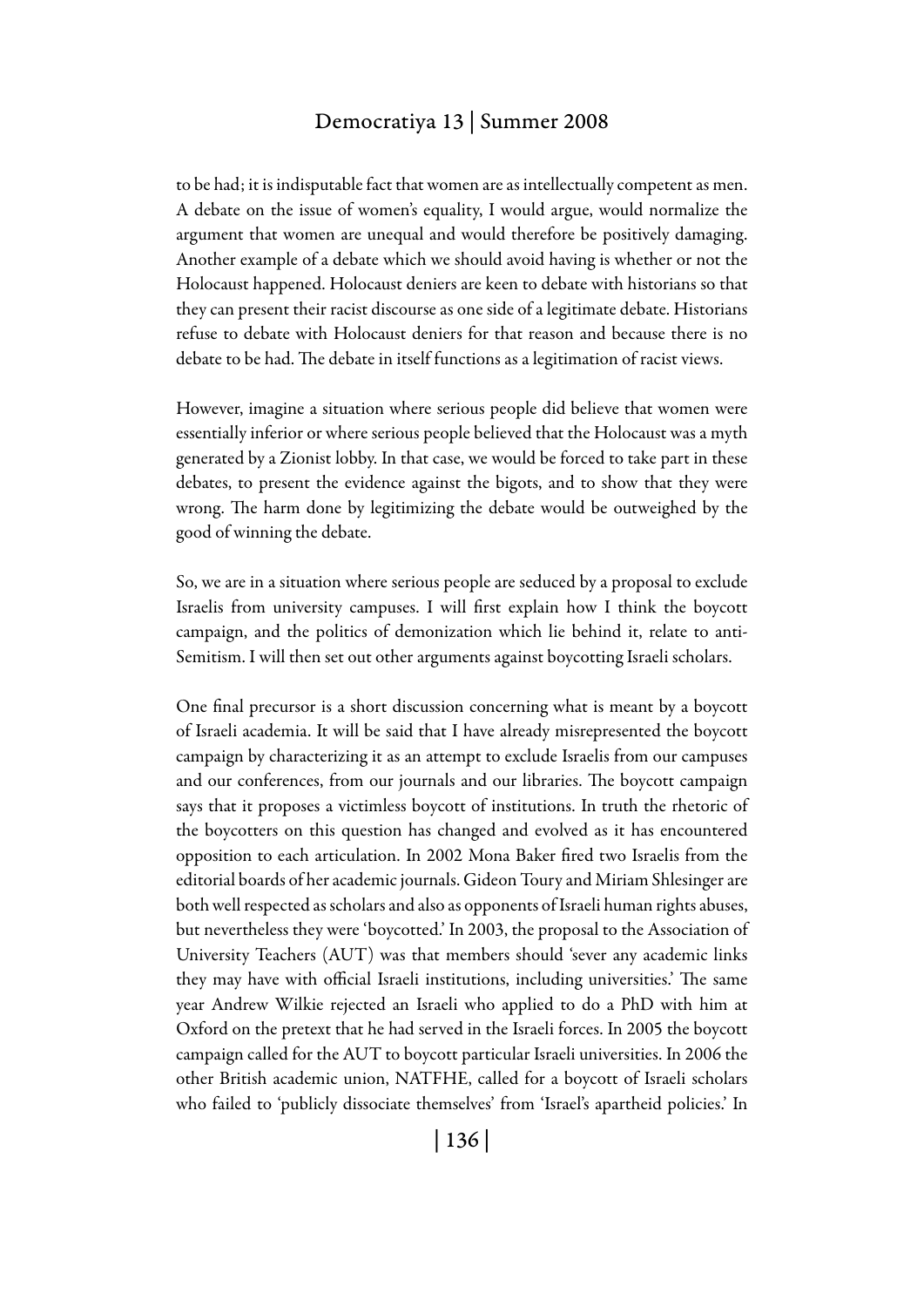2007 the new merged academic union, the UCU, reverted from the proposal for a McCarthyite political test back to the 'institutional' formulation. Three anecdotes just from my own experience: a colleague asked me if it was legitimate that another colleague had invited an Israeli scholar to speak at our college; a colleague asked me if his reputation would be harmed if he visited the West Bank even in the company of anti-occupation Israeli scholars; a colleague refused to discuss his academic work with a scholar who works at an Israeli university until he had answered questions about his own attitude to the 'apartheid state' in which he lived. These examples all demonstrate the ways in which a boycott of Israeli institutions really amounts to the political interrogation, stigmatization and exclusion of Israeli academics. Universities are not buildings or administrations, they are academics and students; academic research gets done by human beings; papers are written by people; research is carried out by researchers. Some have argued that an Israeli scholar would be disallowed from submitting a paper to a journal if she refused formally to disavow her institution. In this way the political test would morph into an institutional test but would remain substantially similar.

No, say the boycotters, we don't want to exclude all Israelis, but only people who work at Israeli institutions. To rely on this distinction would be to insist that the only way for an Israeli academic to be legitimate would be to live outside Israel. We are discussing an exclusion of Israelis.

A significant proportion of the world's Jewish academics work in Israel. Many more, disproportionately, have links to Israeli institutions. Jews are more likely to be involved in Jewish, Israeli or Middle East studies and would therefore be isolated from important centres of their discipline. Jews in other fields are more likely to have links with Israeli colleagues. Jews are more likely to manufacture institutional links with Israel in order to demonstrate their opposition to a boycott. It is normal practice for institutions to carry out impact assessment of policy changes with respect to equal opportunities. Any impact assessment of a boycott of Israel would find that in a whole number of distinct ways, it would disadvantage Jews much more than others. In this sense then, already we can see that an academic boycott of Israel would be institutionally antisemitic. The boycotters may argue that it is nevertheless right – Jews should suffer disproportionately for Jewish crimes. But then they should defend rather than deny the antisemitic effect of their proposal. While the boycott would not exclude every Israeli or every Jew, it certainly would exclude Israelis and Jews. The idea of institutional racism, of a racism which is not

| 137 |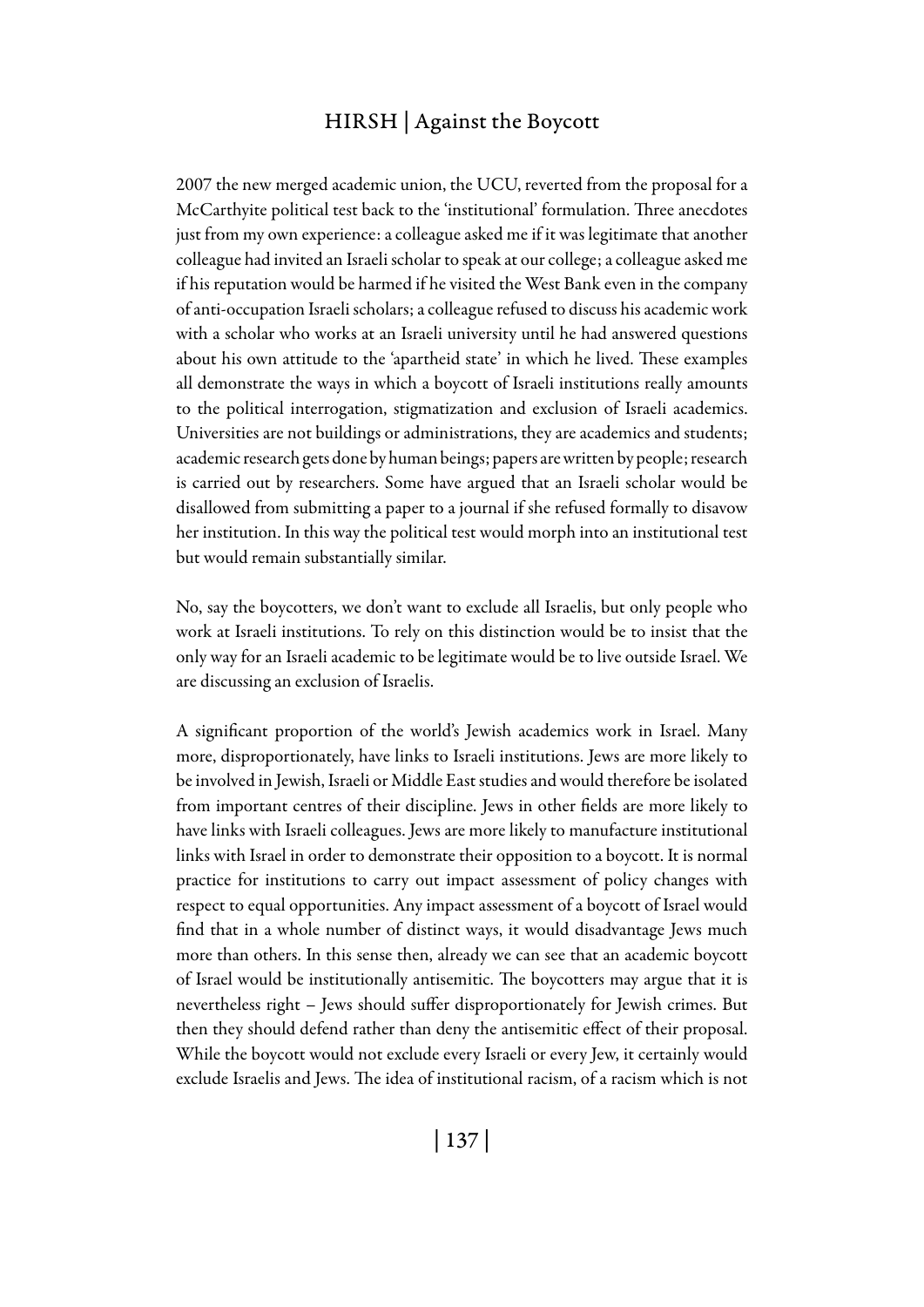intended but which is nevertheless a predictable result of particular policies or practices, is hardly new to antiracists.

My argument about anti-Semitism is not an *ad hominem* argument. I do not say that people who support a boycott of Israel are really motivated by an underlying hatred of Jews – either secret or unconscious. I do not say that exaggerated hostility to Israel is a *result* of an ahistorical, cultural or permanent anti-Semitism. In my view the relationship is actually the other way round. The exaggerated hostility to Israel comes first, the normalization of antisemitic ways of thinking follows, and concrete exclusions of Israelis and Jews follow next; this leads in turn to more hostility to Israel and to more normalization of hostility to Jews. I do not believe that it is common within the boycott campaign for people to be motivated by a conscious hatred of Jews. Mine is not an argument concerning malicious *intent*. I think the boycotters are motivated by a sense of anger and outrage at Israeli human rights abuses; a sense of anger and outrage that I share. Yet anti-Semitism can nevertheless be a result of good intentions and of righteous anger.

The boycott campaign portrays Israel as a unique fulcrum of global imperialism and as a uniquely racist state which is uniquely worthy of boycott. So where does the belief in Israel as a singular evil on the planet come from, if it does not come from an antisemitic antipathy to a Jewish collective project? Perhaps some people think that it is just true, that Israel is the most serious human rights abuser on the planet and that its academics should be held responsible. But in fact Israeli human rights abuses are far from unique. Many states occupy contested territory; many are responsible for much greater human rights abuses than is Israel. So how do we explain the sharp focus on Israeli human rights abuses and its frequent combination with a silence about the abundance of much greater human rights abuses elsewhere?

The Stalinist and post-Stalinist left inherits from a specific tradition of explicitly antisemitic anti-Zionism which was invented by the official ideologues of the Soviet Union. This 'anti-imperialist' antisemitic rhetoric was directed at Jews, most famously during the preparation for Doctors Plot show-trial in 1953. On 13 January 1953, Pravda ran a story under the headline: 'Vicious Spies and Killers under the Mask of Academic Physicians.' Pravda wrote that 'Unmasking the gang of poisonerdoctors struck a blow against the international Jewish Zionist organization. Now all can see what sort of philanthropists and "friends of peace" hid beneath the sign-board of "Joint."' [2] The Communist Party in Poland organized a campaign against Jews in March 1968 by which they were coerced publicly to articulate

| 138 |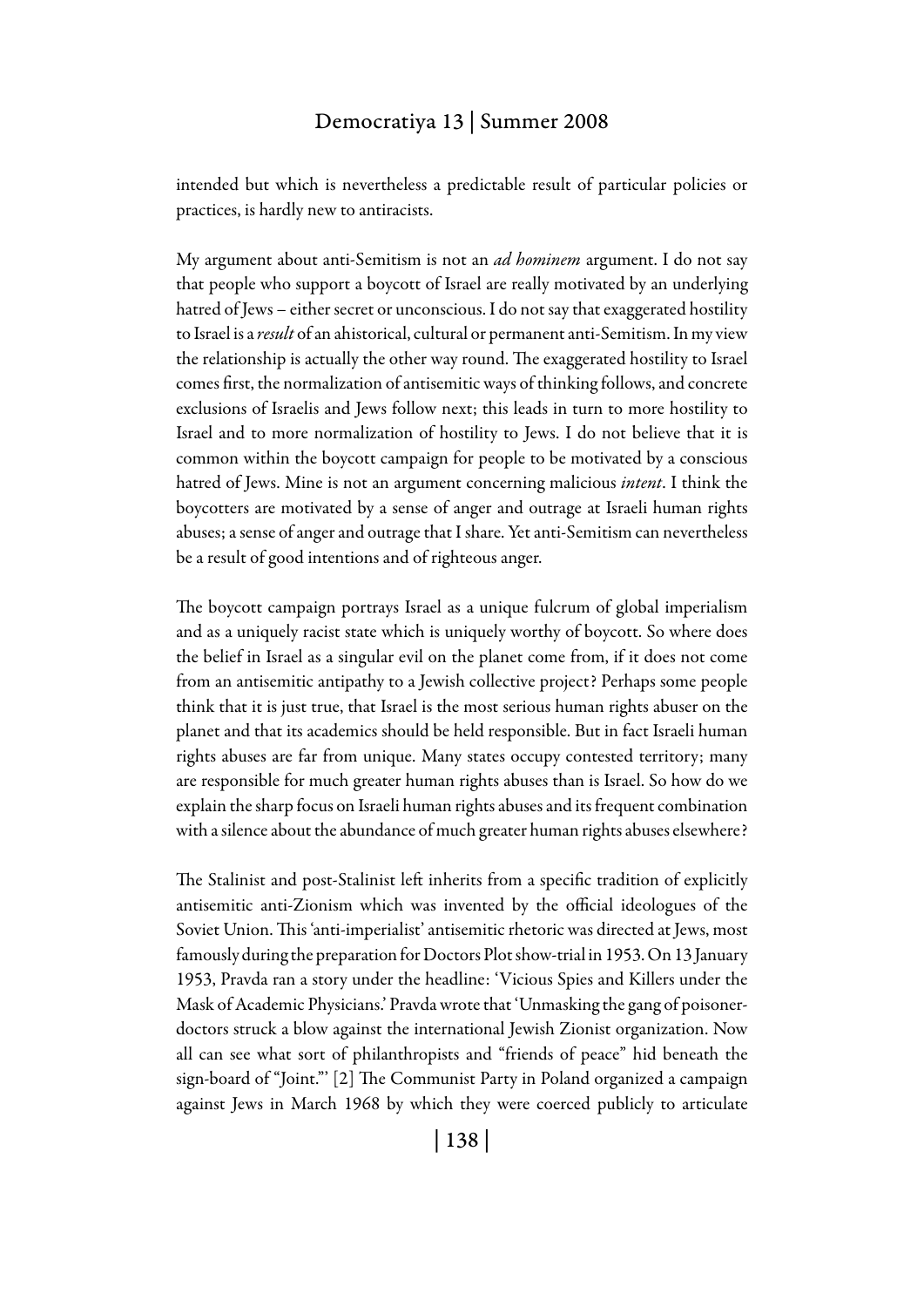their opposition to 'Zionism.' Many refused and were pushed out of Polish public and academic life; this was done in the name of the Palestinians, in the name of Communism, in the name of the left, and of anti-imperialism, barely twenty years after the Holocaust (Pankowski 2008).

The anti-Stalinist left, particularly those sections which identified as Trotskyist, encountered huge difficulties when faced with a post Second World War world in which Trotsky's revolutionary perspective had been defeated. Neither of the two possibilities which Trotsky foresaw had happened; the Soviet Union did not collapse, nor did the workers make a 'political revolution' against the 'bureaucracy.' In fact, the 'degenerated workers' state' came out of the war strengthened, and it replicated itself across a significant proportion of the world. Capitalism showed itself, also against expectations, to be hugely dynamic. The world seemed to find a third option that was neither socialism nor barbarism.

Some on the Trotskyist left remained for decades in a state of frenzy, convinced that this was the moment of the final crisis of capitalism and of state 'socialism.' Others eventually over-embraced the new situation and became convinced that the Soviet Union, Eastern Europe, and China were, after all, in spite of their evident failings, in some sense an advance on capitalism. By this route, many on the Trotskyist left managed to downplay their opposition to the Communist rulers in favour of defending the 'workers' states' against 'imperialism.' In this way Marxist politics, for some, was radically transformed. What started as a programme for the transformation of society became a programme of siding with 'progressive' states. Whereas classical internationalism was a programme of common struggle against capitalism, it now became a programme of taking sides against America in geopolitical power struggles. Later other options emerged: Cuba, Nicaragua, Venezuela. For some it didn't matter that the leaders of the good 'progressive' nations wore military uniforms, had secret police forces and ruled tyrannically, so long as there was some actually existing state to which they could attach their feelings of patriotism.

This phenomenon degenerated further for those who substituted 'victim nations' for 'good nations.' Nations thought to have socialist or progressive regimes were, some noticed, always opposed by imperialism, so some on the left began to support any regime which employed anti-imperialist rhetoric. In this way, some left-wing political currents turned themselves into apologists for Saddam Hussein, Slobodan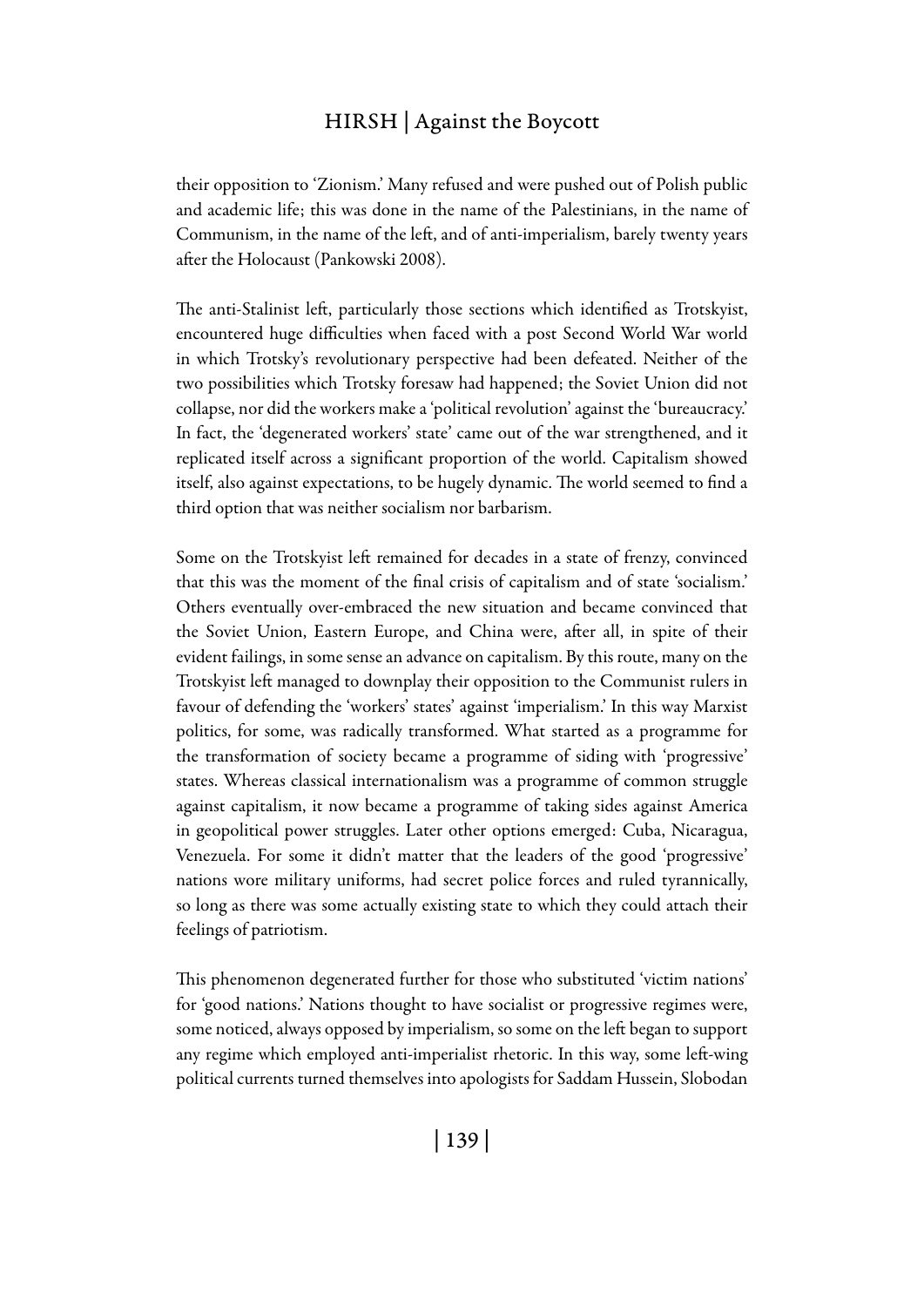Milošević, Mahmoud Ahmadinejad, Kim Jong-il and for the 'resistance movement' in Iraq.

Some people on the left in the 1950s had great hopes in Israel as a good nation and also sympathy for Israel as a victim nation. They began to wave its flag. It is sometimes these same people who have now swung round in disgust when it turns out that Israel is not a utopian beacon for mankind. Sections of the left are turning on Israel with a rage, a single-mindedness, and an enthusiasm explainable more readily by feelings of betrayal than by looking at the actual nature of the conflict between Israel and Palestine.

The willingness amongst sections of the left to find that Israel is a unique evil on the planet is not a result of anti-Semitism but is a symptom of the poverty and degeneration of much left-wing thinking in general. 'Anti-imperialism' during the Cold War often degenerated into a self-satisfied anti-Americanism which was increasingly expressed with a disdainful contempt not only for American democracy but also for American culture and for American people. American and bourgeois hypocrisy was often felt as being more repellent than Soviet crimes against humanity. Third world dictatorship was often felt to be much worse if it was backed by the US than if it was backed by Soviet imperialism. There was little appetite for outrage at Soviet hypocrisy.

Marx offered an analysis of exploitation which did not rely on a picture of the rich and the powerful conspiring greedily against the exploited. That was his genius. He offered a structural account of exploitation which was much more compelling than conspiracy theory. Some people on the left who forget Marx are left only with the conspiracy of bad people exploiting the oppressed. And from conspiracy theory it is one short tempting step to antisemitic conspiracy theory.

When Jews are involved in conflicts there is a danger that the ways people think about those conflicts get mystified in the language of anti-Semitism. There are real abuses of human rights committed by Israel; there is real racism in Israel; there is an illegitimate occupation; there is Jewish power. But the boycott campaign is not a reasonable response to the actual situation; it is a response to a mystified narrative of the actual situation. The human rights abuses are mystified as being genocidal like that of Nazism; institutional racism is mystified as being worse than apartheid; the occupation is mystified as being unique; Jewish power becomes an 'Israel lobby' capable of perverting the policy of the only superpower on the planet

| 140 |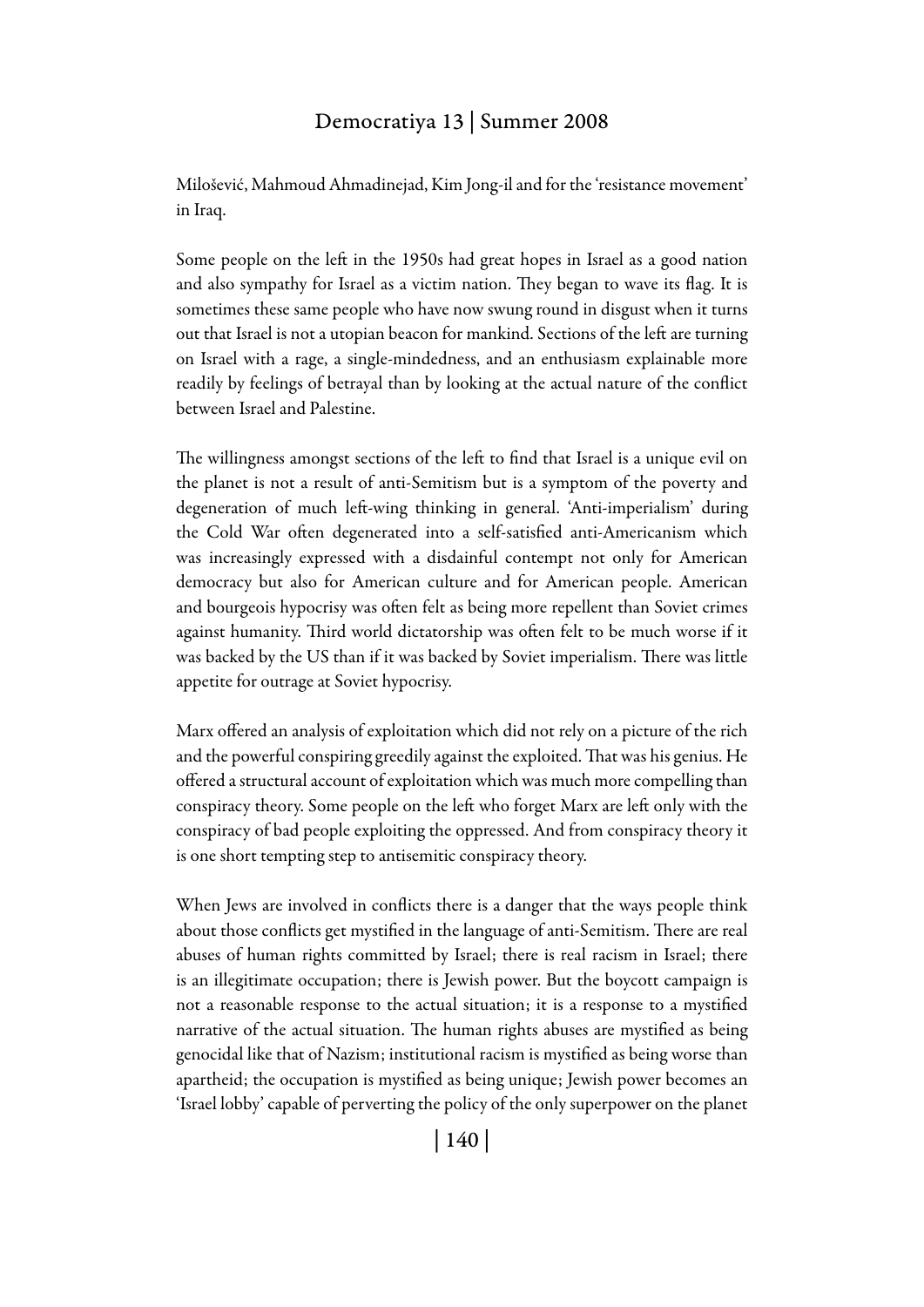against its own interest. Left-wing portrayals of Israel as a unique evil on the planet are the result not of an underlying secret or unconscious anti-Semitism but of the particular post-war history of important currents of socialist thought (See Seymour 2007 & 2008).

An academic boycott, as we have seen, would impact disproportionately against Jews and so would be institutionally antisemitic. It is based on and encourages a world-view which puts Israel and Zionism at the centre of all that is threatening to the oppressed and to the left. Antisemitism has always put the Jews at the centre of the world. In truth, Jews and Israel are not central to anything. As well as being institutionally antisemitic in effect, the rhetoric of the boycott campaign treats Israel as a demonic entity rather than as a state and so opens the door to antisemitic thinking. 'Zionism' becomes an epithet of evil, an insult which denotes something whose destruction is necessary for things to get better in the world. Zionism is pictured as a totalitarian movement rather than as a complex and variegated nationalist movement which emerged from the pogroms of Russia, the gas ovens of Nazi Germany and the expulsions from the great cities of the Middle East.

Finally, in case there is still somebody reading this who is not yet convinced, I will outline the specific arguments against excluding Israelis from British campuses, laboratories, classrooms and publishers.

First a point of order. The boycott campaign positions itself as a passive response to a Palestinian call, in analogy with responses around the world to the ANC call to boycott apartheid South Africa. In truth, the current boycott campaign was initiated in April 2002 by Hilary and Steven Rose who called for a moratorium of European research collaboration with Israel. In 2005 Sue Blackwell claimed in The Guardian that her campaign would succeed because, unlike in 2003, she now had a 'clear call from Palestinians.' The academic boycott is not called for by any body which represents Palestine; not by the Palestinian Government nor by the leaders of Hamas nor by the PLO. It is called for by some trade unionists and by some civil society organizations. Some people in Palestine argue for an anti-normalization strategy, part of which is a call for an academic boycott, while others in Palestine argue for closer relations with Israelis which may lead towards a peace agreement. We, on the outside, should listen to the debates in Palestine respectfully but we should also use our own political judgment as to how we may intervene.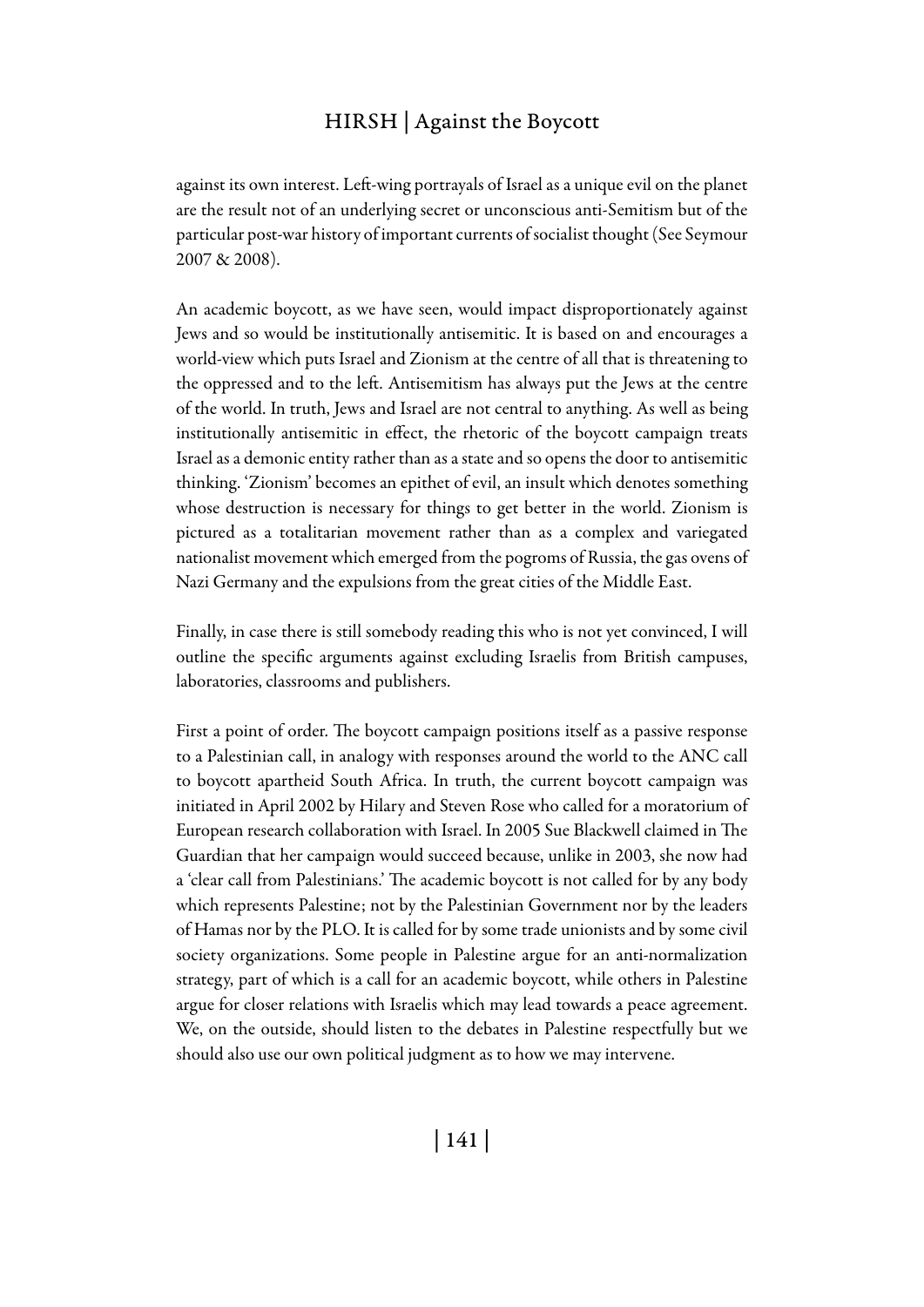#### (a) Academic Freedom

The standard liberal argument against a boycott of Israeli academia is based on the principle that such a boycott would violate the norms of academic freedom. Michael Yudkin (2007) articulates it thus:

The principle of the Universality of Science and Learning – that academics do not discriminate against colleagues on the basis of factors that are irrelevant to their academic work (such as race, religion, nationality etc.) – is well established and almost universally respected. To boycott academics by reason of their country of residence breaches this principle and harms the interests of the academics concerned.

Judith Butler (2006) argues that a liberal abstract notion of academic freedom is not sufficient to make sense of the boycott debate. While Palestinians may enjoy an abstract right to academic freedom, the material conditions necessary for the enjoyment of those rights do not exist under occupation. Steven Rose [3] has argued that Israelis are hypocritical to 'squeal' about their own academic freedom while the occupation continues to deny freedom to Palestinians. It is possible to respond to this by arbitrarily and artificially removing the academic freedom of Israelis, as punishment, in order to balance the situation, or in an effort to exert pressure on Israel to respect Palestinian freedom. Or it is possible to respond by campaigning against the occupation and against the material denials of academic freedom which come with it. Butler does not argue that abstract academic freedom may be 'trumped' by other more important rights, but the opposite; she argues that the principle of abstract freedom must be strengthened, deepened and made material by creating the conditions for its implementation.

The boycott campaign sees academic freedom in Israel as something which may be sacrificed for the greater good of ending the occupation. I would argue the opposite, following Butler: the concept of academic freedom is important in itself but it does not go far enough; a material conception of academic freedom is necessary which can go beyond the critique of the boycott to a fight for freedom in the West Bank. Academic freedom is not a principle which we should reject because sometimes it fails to deliver what it promises; rather, we should fight to hold it to its promise. Academic freedom is not something to be sacrificed in the struggle for more freedom; academic freedom is part of the struggle for freedom.

| 142 |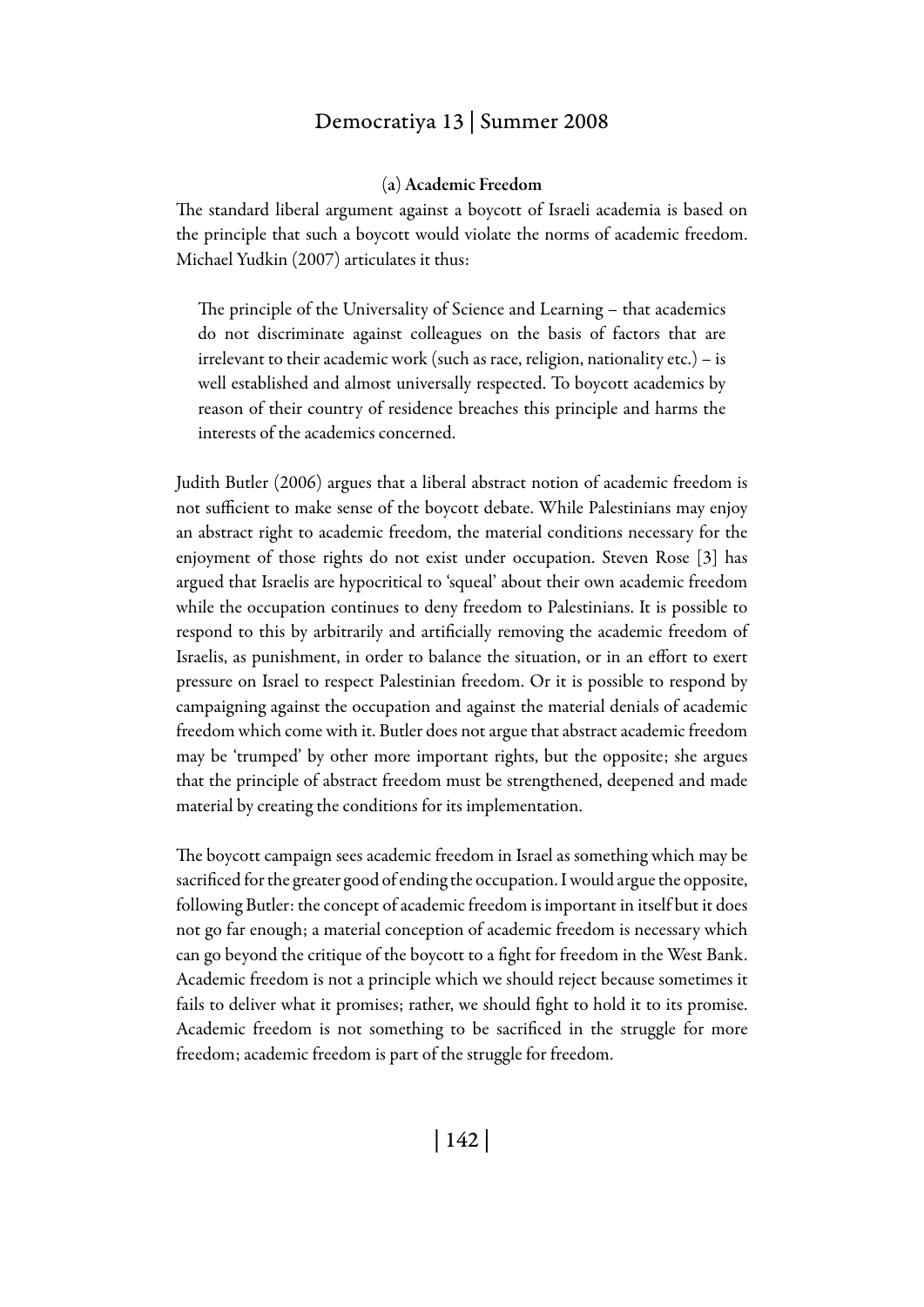(b) Damage to the union or the university which is to do the boycotting Howard Jacobson argues that the boycott, as a refusal to listen, would be a particular violation of the norms of scholarly life:

No longer to listen is no longer to engage in the dialogue of thought. Which disqualifies you as a scholar and a teacher, for what sort of example to his pupils is a teacher who covers truth's ears and buries it under stone. A university that will not listen does far more intellectual damage to itself than to the university it has stopped listening to. ( Jacobson 2007)

The harm of the academic boycott begins at home with the destruction of the academic project and the idea of the university. It is also within the home institution that anti-Semitism strikes first. The boycott 'debate' launches the boycotters into a fight against the overwhelming majority of Jews who experience their campaign as an antisemitic attack. The boycotters portray themselves as standing in the tradition of the South African struggle against apartheid. But there are other boycott traditions too which endure with clarity in Jewish collective memory. This would not be the first time that Jews would be excluded from European universities: Jews were excluded from all universities until the 19th Century; Jews were excluded again from universities after Hitler came to power; the Arab boycott of Jewish businesses began in the same year as Hitler's final defeat. One of the most fatuous claims of the boycott campaign is that their exclusion would help Israelis to see that Israel should behave better; in truth their exclusion would be experienced by Israelis as anti-Semitism and it would push left-wing Israelis towards the political centre and the national consensus. True, many boycotters are Jews, but not many Jews are boycotters. No matter how often and how loudly Jewish boycotters speak 'as Jews,' no matter how hard they struggle to neutralize anti-Semitism as an issue in the 'debate,' no matter how desperately they insist that the Jewish community is split on the issue, they do not succeed; the Jewish community is not really split and anti-Semitism is an issue in the 'debate.' So the appearance of the campaign to exclude Israelis from our campuses brings with it a toxic atmosphere. People who oppose the boycott are attacked as pro-imperialist, pro-Zionist, pro-apartheid, uncaring of Palestinian suffering, supporters of the occupation and users of the charge of anti-Semitism as a dishonest smoke screen. And most of the people thus accused are Jews. With the campaign to exclude Israelis comes a campaign to libel Jewish academics and Jewish union members; Jewish students too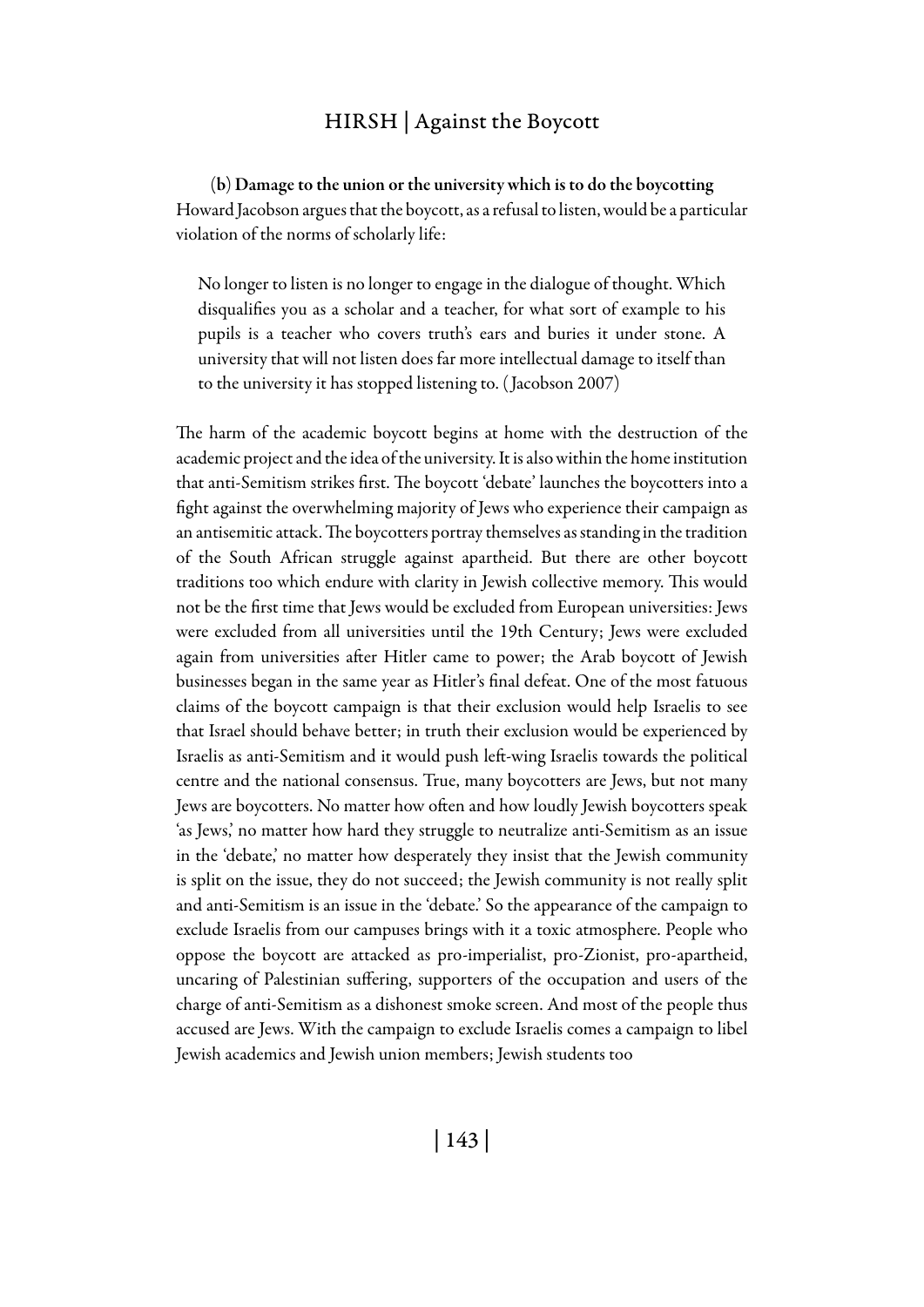The boycott campaign did enormous damage to the academic unions in Britain. Unity is paramount for the union to fight for the pay and conditions of its members and for the education system more widely. The pro-boycott 'left' chose to divide the union between those who know how to recognize the smell of anti-Semitism and those who can't recognize it or who refuse to sniff the air.

The boycott campaign libels Israeli universities and so institutions which back the boycott put themselves at risk of a damaging libel suit. The boycott is an antisemitic policy which violates the antiracist constitutions of unions and universities and so puts them at risk of legal challenge.

Many UCU members resigned from the union over its support for the boycott. Some did so publicly while many others have simply stopped paying their dues, forgotten to renew their membership, or decided not to join in the first place. In these ways, Jews and antiracists (people who oppose anti-Semitism) were excluded from the UCU.

#### (c) Damage to Palestine

Palestine is in crisis. The occupation is intensifying; the wall is being completed; the checkpoints are as numerous and humiliating as ever; the Israeli settlements are growing and multiplying; and life, particularly in Gaza under Hamas, isolated from the world, is increasingly grim. Why, given these circumstances in Palestine, is the international solidarity movement so small and weak? I believe that people who have sympathy with the plight of the Palestinians are put off Palestine solidarity by the smell of anti-Semitism that swirls around it.

Within the trade unions, the boycott 'debate' is not between those who support Israel and those who support Palestine but is almost entirely a debate amongst people who hope for a just peace, who oppose the occupation and who hope for freedom for Palestinians. The campaign arbitrarily splits them in half over the irrelevant and divisive question of how Israeli academics should be punished. A whole layer of people who think of themselves as friends of Palestine are treated by the boycott campaign as enemies of Palestinians. In this way, the boycott campaign splits and disables Palestine solidarity work in Britain. In this way, the boycott campaign damages Palestine.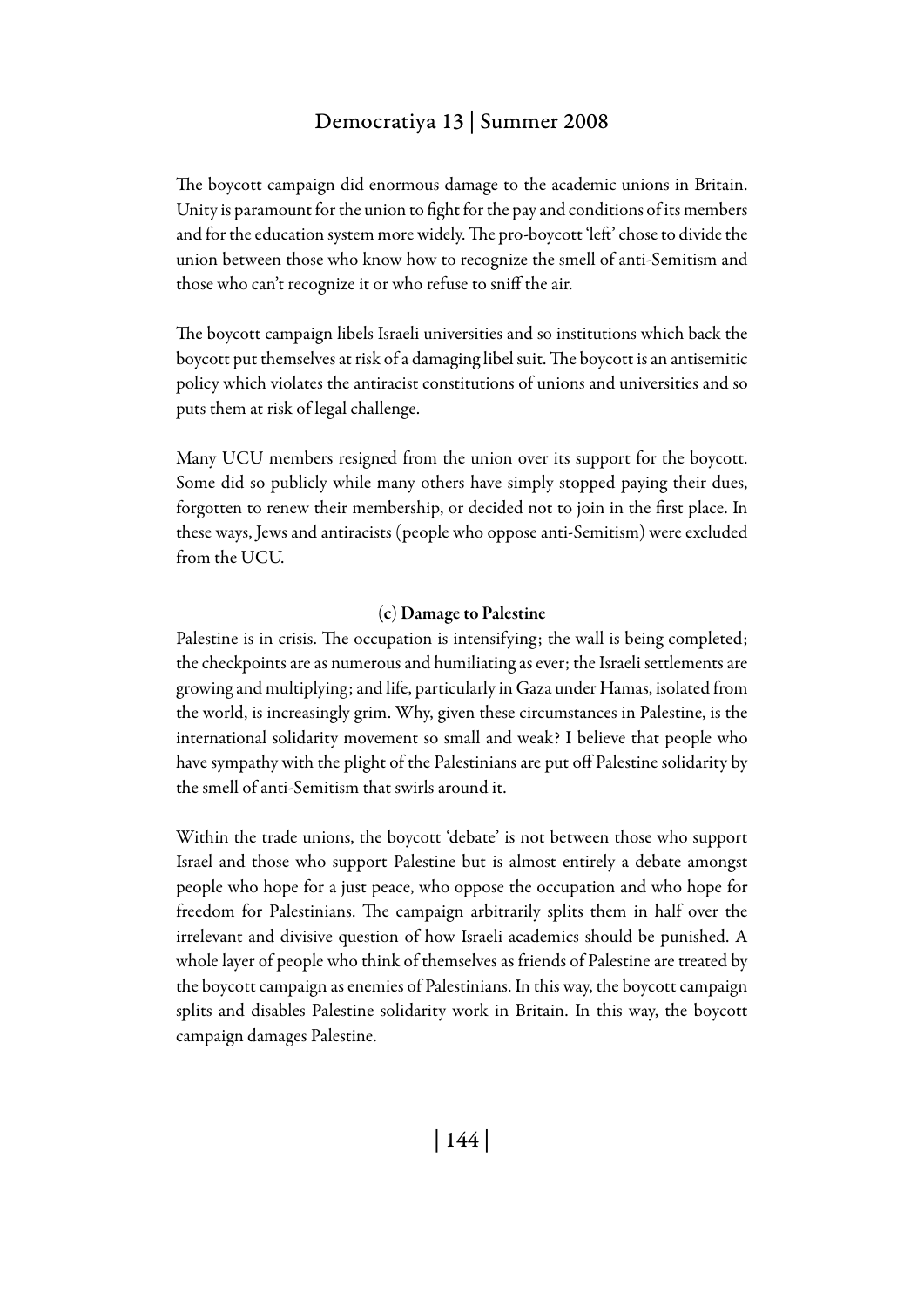#### (d) Inconsistency

A question which is often the first one to occur to somebody when they learn that there is a campaign to boycott Israel, is 'Why Israel?' There is genocide going on in Darfur and it has killed hundreds of thousands of people and caused the death of hundreds of thousands more of the millions who have been displaced. There is a dictatorship ruling Zimbabwe which fails to feed its population and which has organized hundreds of thousands of house demolitions in the last few years. China has been running a bloody and repressive occupation of Tibet for decades, has moved millions of its own settlers into Tibet and has deported hundreds of thousands of Tibetans to the Laogai camps, the Chinese version of the Gulag. Russia is running an occupation of Chechnya which has resulted in the deaths of countless thousands of Chechens, particularly during its re-conquest of Grozny, the capital city, in the mid-1990s. There are very many states in the world where there are ethnic or gendered exclusions from citizenship, or systems of two-class citizenship, or systems whereby many of the people who do the work are defined as non-citizens or guest-workers. There are very many states in the world which came into being following ethnic struggles over territory and the forced movement of populations. There are many states in the world which are still fighting over pieces of territory with their neighbours. There are many states in the world where there is no freedom of the press, freedom of speech, no functioning legal system. There are many places where trade unions and political parties are illegal and repressed. There are many places where there is no democracy. So why, in British trade unions and on British campuses, are there campaigns only to punish Israel? There are many answers to this question, but none of them is satisfactory. It is true that any individual has every right to be concerned about whatever particular cause happens to engage them, but a trade union should be concerned with human rights abuses in general, not with only with human rights abuses that are committed by Jews.

#### (e) Universities as particular targets of the boycott campaign

There are two strands to the argument about why academics in particular should be boycotted. One is that the academic boycott is one part of a general boycott of Israel. The other is that Israeli academic institutions are themselves particularly guilty of facilitating, legitimating and organizing human rights abuses. The boycott campaign continues to recycle a number of libels and half-truths about Israeli academia. These are effective with an audience that knows little about Israel and less about Israeli universities. Both Haifa University and the Hebrew University have about 20 percent Arab students as well as significant numbers of Arab faculty

| 145 |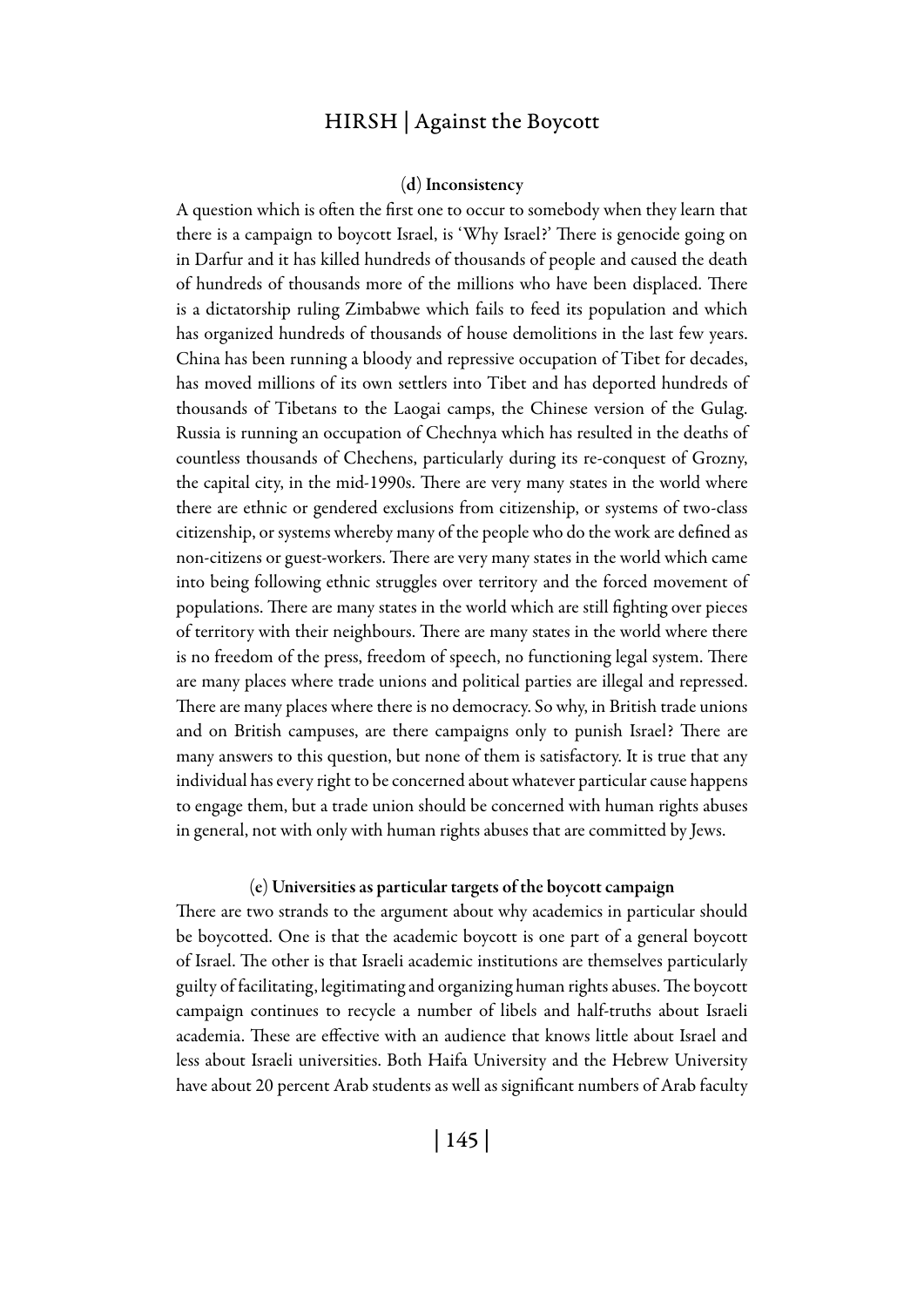members. This is a rate of inclusion of minorities which would shame many elite British institutions. The truth is that the universities are amongst the most antiracist spaces in Israel; spaces where ideas for peace and against racism are forged, taught and practised. The Oslo peace process, destroyed by Israeli and Arab extremists, was forged by links between Israeli and Palestinian academics. Certainly there are institutional and other connections between Israeli universities and the armed forces and the armaments industries; this is standard throughout the world. In many states, universities are state controlled institutions. In Israel, as in most democratic states, they are formally, and to a large extent actually, independent institutions.

One precedent that the boycott campaign seems to set is that academics (and musicians and artists and sportspeople) should be held responsible, and should be punished by exclusion, for the human rights abuses committed by their state. This kind of collective responsibility is not the usual attitude taken by left and liberal critics of state human rights abuses.

A boycott of Israeli academics would harm the Palestine solidarity effort, it would harm the Israeli peace movement and it would harm the peace process. It would mis-educate young people who were concerned about the Middle East to believe that it was a simple problem of good against evil. It would harm the boycotting universities and unions and it would harm the boycotted universities. It would act as a catalyst for antisemitic ways of thinking and it would constitute in itself an anti-Semitic exclusion. The only good the boycott campaign does is to make some comfortable and self-righteous people, far away from the violence, feel that they are 'doing something' to help.

David Hirsh is a lecturer in Sociology at Goldsmiths, University of London and an Editor of Engage Journal. This is a longer version of an article that first appeared in *Babylon*, Scandinavia's leading journal on the contemporary Middle East and North Africa.

#### References

Butler, Judith, (2006) 'Israel/Palestine and the paradoxes of academic freedom,' *Faculty For Israeli-Palestinian Peace UK*, http://www.ffipp-uk.org/foto\_papers/butler\_FOTO\_revised.pdf, downloaded 20 July 2007.

Hirsh, David (2007) *Anti-Zionism and Antisemitism: Cosmopolitan Reflections, Working Paper #1*, Yale Initiative for the Interdisciplinary Study of Antisemitism, New Haven CT, Print ISSN